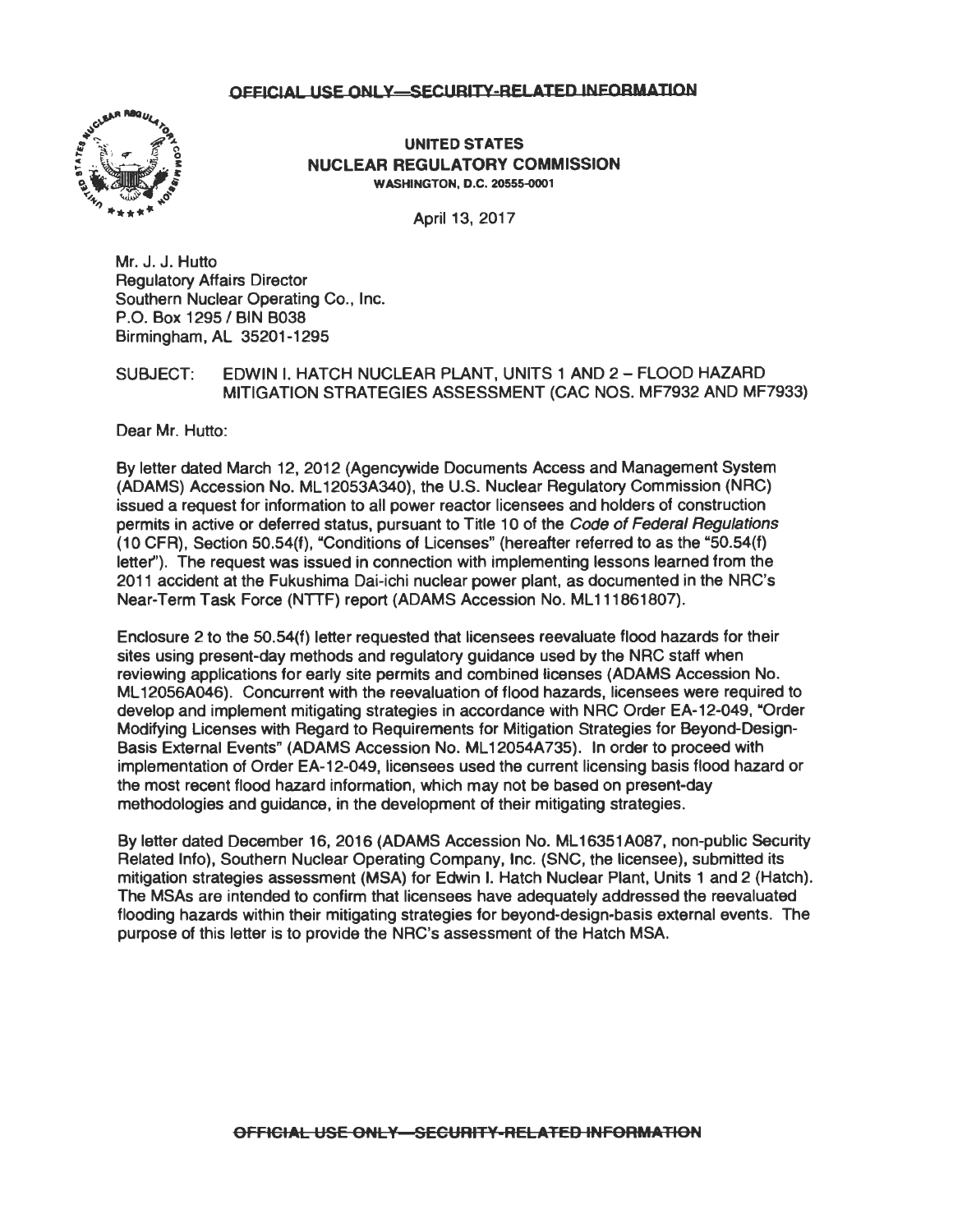J. Hutto - 2 -

The NRC staff has concluded that the Hatch MSA was performed consistent with the guidance described in Appendix G of Nuclear Energy Institute 12-06, Revision 2, as endorsed by Japan Lessons-Learned Division (JLD) interim staff guidance (ISG) JLD-ISG-2012-01, Revision 1, and that the licensee has demonstrated that the mitigation strategies appear to be reasonably protected from reevaluated flood hazards conditions for beyond-design-basis external events. This closes out the NRC's efforts associated with CAC No. MF7992.

If you have any questions, please contact me at 301-415-1056 or at Lauren.Gibson@nrc.gov.

Sincerely,

Lauren Kati Gibson

Lauren K. Gibson, Project Manager Hazards Management Branch Japan Lessons-Learned Division Office of Nuclear Reactor Regulation

Enclosures:

- 1. Staff Assessment Related to the Mitigating Strategies for Hatch (non-public)
- 2: Staff Assessment Related to the Mitigating Strategies for Hatch (redacted)

Docket Nos. 50-321 and 50-366

cc w/encl: Distribution via Listserv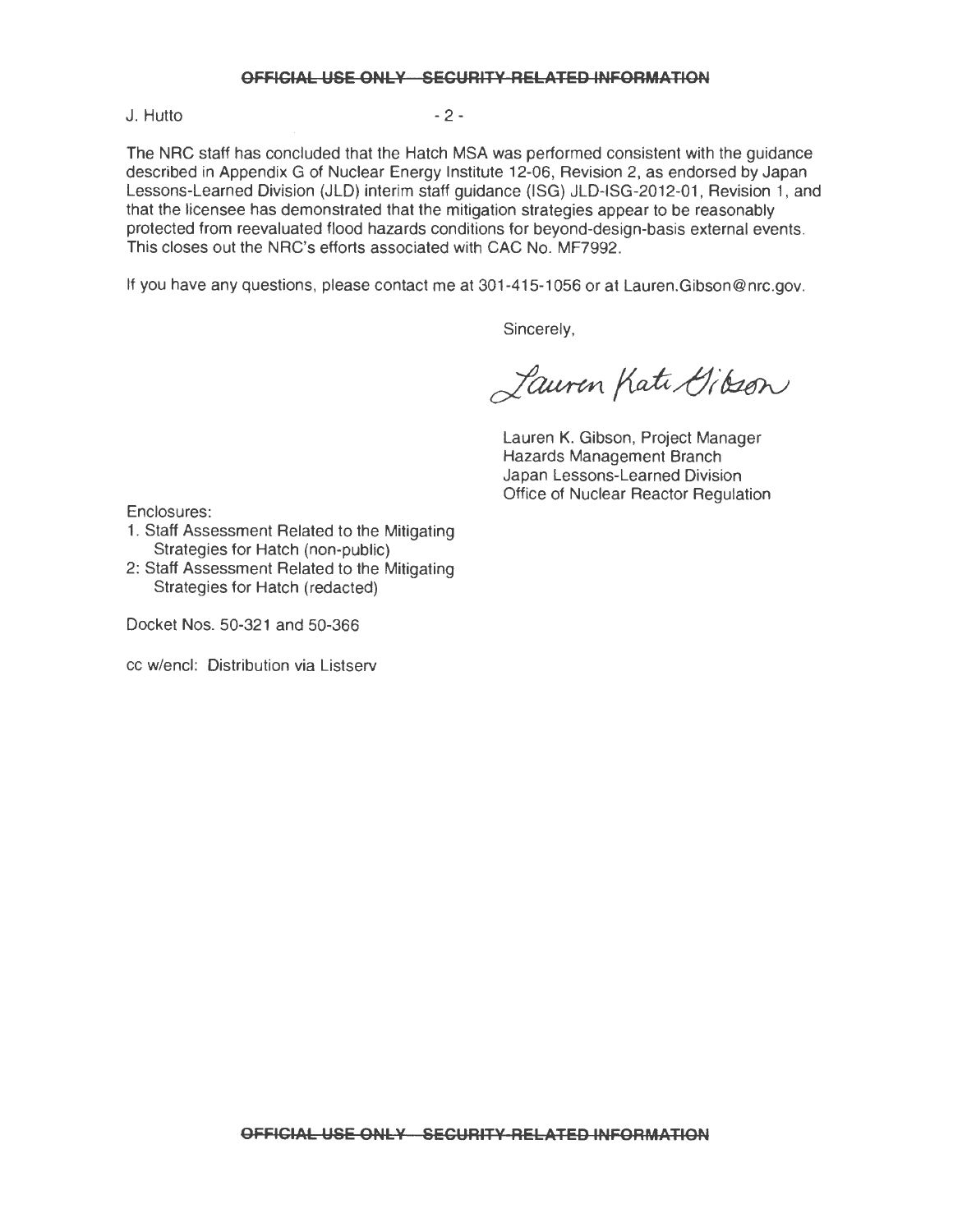# STAFF ASSESSMENT BY THE OFFICE OF NUCLEAR REACTOR REGULATION RELATED TO MITIGATION STRATEGIES FOR EDWIN I. HATCH NUCLEAR PLANT, AS A RESULT OF THE REEVALUATED FLOODING HAZARD NEAR-TERM

# TASK FORCE RECOMMENDATION 2.1- FLOODING

## CAC NOS. MF7932 AND MF7933

## 1.0 INTRODUCTION

By letter dated March 12, 2012 (Agencywide Documents Access and Management System (ADAMS) Accession No. ML 12053A340), the U.S. Nuclear Regulatory Commission (NRC) issued a request for information to all power reactor licensees and holders of construction permits in active or deferred status, pursuant to Title 10 of the Code of Federal Regulations (10 CFR), Section 50.54(f), "Conditions of Licenses" (hereafter referred to as the "50.54(f) letter"). The request was issued in connection with implementing lessons learned from the 2011 accident at the Fukushima Dai-ichi nuclear power plant, as documented in the NRC's Near-Term Task Force (NTTF) report (ADAMS Accession No. ML111861807).

Enclosure 2 to the 50.54(f) letter requested that licensees reevaluate flood hazards for their sites using present-day methods and regulatory guidance used by the NRC staff when reviewing applications for early site permits and combined licenses (ADAMS Accession No. ML 12056A046). Concurrent with the reevaluation of flood hazards, licensees were required to develop and implement mitigating strategies in accordance with NRC Order EA-12-049, "Order Modifying Licenses with Regard to Requirements for Mitigation Strategies for Beyond-Design-Basis External Events" (ADAMS Accession No. ML12054A735). That order requires holders of operating reactor licenses and construction permits issued under 10 CFR Part 50 to modify the plants to provide additional capabilities and defense-in-depth for responding to beyond-design-basis external events, and to submit to the NRC for review a final integrated plan (FIP) that describes how compliance with the requirements of Attachment 2 of the order was achieved. In order to proceed with implementation of Order EA-12-049, licensees used the current licensing basis (CLB) flood hazard or the most recent flood hazard information, which may not be based on present-day methodologies and guidance, in the development of their mitigating strategies.

The NRC staff and industry recognized the difficulty in developing and implementing mitigating strategies before completing the reevaluation of flood hazards. The NRC staff described this issue and provided recommendations to the Commission on integrating these related activities in COMSECY-14-0037, "Integration of Mitigating Strategies for Beyond-Design-Basis External Events and the Reevaluation of Flood Hazards," dated November 21 , 2014 (ADAMS Accession No. ML 14309A256). The Commission issued a staff requirements memorandum on March 30, 2015 (ADAMS Accession No. ML 15089A236), affirming that the Commission expects licensees for operating nuclear power plants to address the reevaluated flood hazards, which are considered beyond-design-basis external events, within their mitigating strategies.

Enclosure 2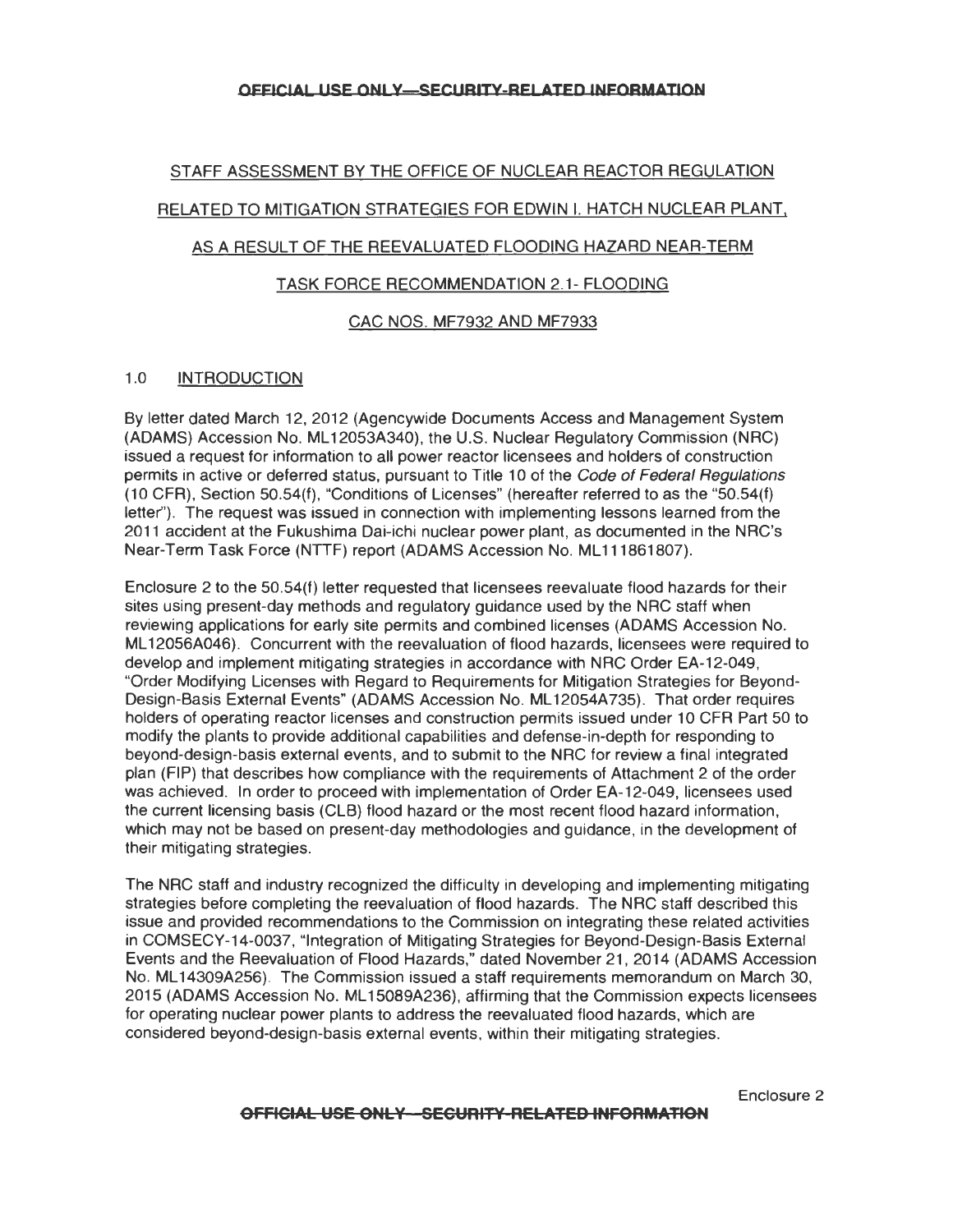#### $-2 -$

Nuclear Energy Institute (NEI) 12-06, Revision 2, "Diverse and Flexible Coping Strategies (FLEX) Implementation Guide" (ADAMS Accession No. ML 16005A625), has been endorsed by the NRC as an appropriate methodology for licensees to perform assessments of the mitigating strategies against the reevaluated flood hazards developed in response to the March 12, 2012, 50.54(f) letter. The guidance in NEI 12-06, Revision 2, and Appendix Gin particular, supports the proposed Mitigation of Beyond-Design-Basis Events rulemaking. The NRC's endorsement of NEI 12-06, including exceptions, clarifications, and additions, is described in NRC Japan Lessons-Learned Division (JLD) interim staff guidance (ISG) JLD-ISG-2012-01 , Revision 1, "Compliance with Order EA-12-049, Order Modifying Licenses with Regard to Requirements for Mitigation Strategies for Beyond-Design-Basis External Events" (ADAMS Accession No. ML15357A163). Therefore, Appendix G of NEI 12-06, Revision 2, describes acceptable methods for demonstrating that the reevaluated flooding hazard is addressed within the Edwin I. Hatch Nuclear Plant, Units 1 and 2 (Hatch) mitigating strategies for beyond-design-basis external events.

## 2.0 BACKGROUND

By letter dated March 6, 2014 (ADAMS Accession No. ML 14069A054), as supplemented by letters dated August 6, 2014, June 3, 2015, and March 7, 2016 (ADAMS Accession Nos. ML 14219A570 (non-public), ML 15154B601 (non-public), and ML 16069A088 (non-public), respectively), Southern Nuclear Operating Company, Inc. (SNC, the licensee) submitted its flood hazard reevaluation report (FHRR) for Hatch. By letter dated December 4, 2015 (ADAMS Accession No. ML 15329A 135), the NRC issued an interim staff response (ISR) letter for Hatch. The ISR letter provided the reevaluated flood hazard mechanisms that exceeded the current design basis (COB) for Hatch and flood parameters that are suitable input for the mitigating strategies assessment (MSA). For Hatch, the mechanisms listed as not bounded by the COB in the ISR letter are local intense precipitation (LIP), streams and rivers, and failure of dams and onsite water control structures.

By letter dated December 16, 2016 (ADAMS Accession No. ML16351A087), SNC submitted the Hatch MSA for review by the NRC staff.

## 3.0 TECHNICAL EVALUATION

3.1 Hatch's FLEX Strategies

Hatch's FLEX strategy is described in the document, "Final Integrated Plan (FIP) U.S. Nuclear Regulatory Commission Order EA-12-049, Strategies for Beyond Design Basis External Events, Hatch Nuclear Plant, Units 1 and 2," Revision 0, February 2017, which was submitted by letter dated February 13, 2017 (ADAMS Accession No ML 17045A597). The NRC staff is evaluating the strategies in the plan and will document the review in a safety evaluation. The intent of the satety evaluation is to inform the licensee whether or not its integrated plans, if implemented as described, appear to adequately address the requirements of Order EA-12-049. An inspection will confirm compliance with the order.

The licensee's FLEX strategies, as described in its FIP, consider the site to be a dry site, which is consistent with their COB flood level, which is below both the site grade and the elevation for the intake structure. However, several flooding mechanisms were identified in the FHRR as not bounded by the COB; therefore. the licensee has considered them in its MSA, as discussed in Section 3.2.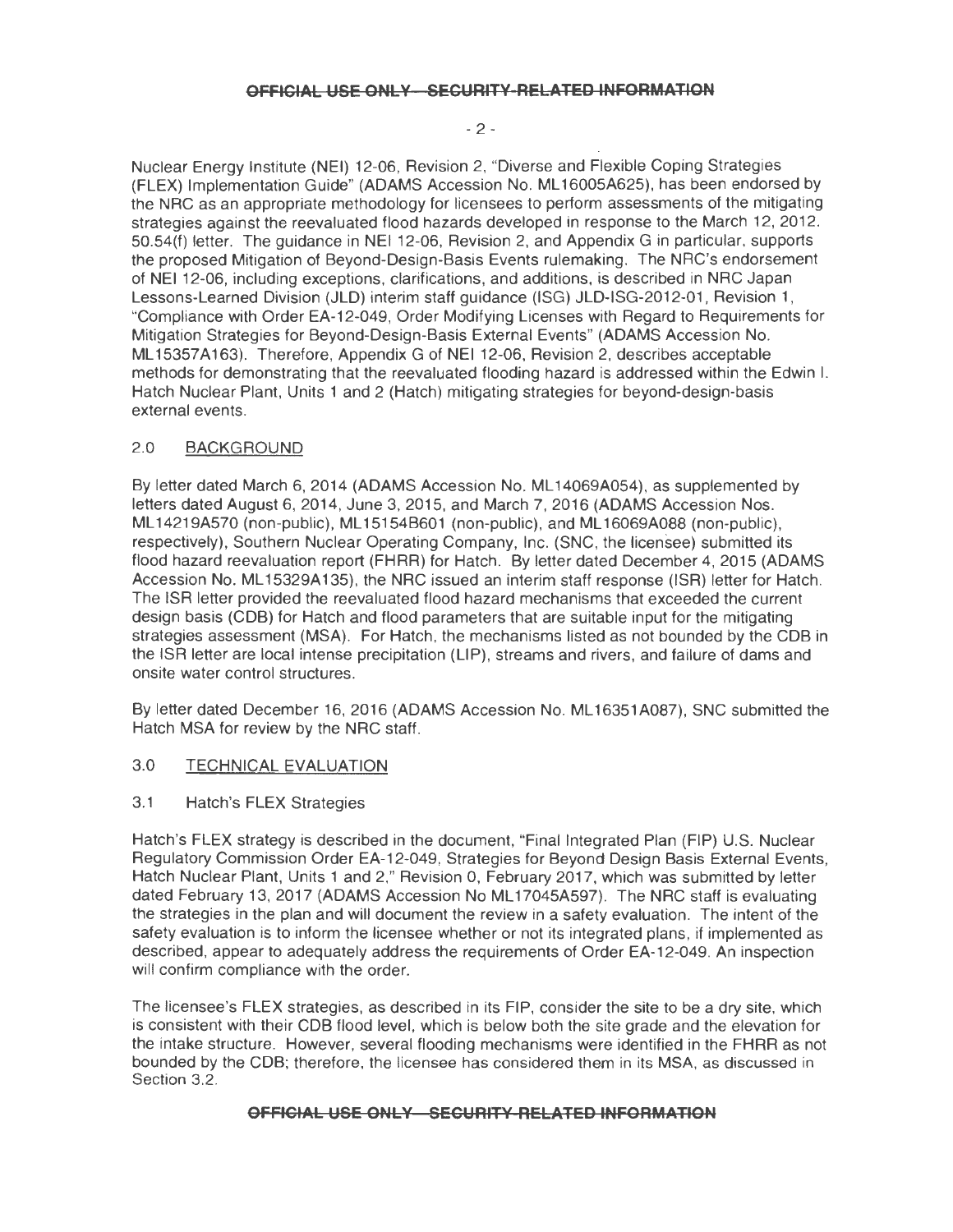#### - 3 -

The licensee stated in its MSA that the existing FLEX strategy can be successfully implemented and deployed as designed for all applicable flood-causing mechanisms.

A brief summary of the licensee's FLEX strategies is as follows:

• For Phase 1, the Reactor Core Isolation Cooling (RCIC) system is initiated at the beginning of the extended loss of alternating current power (ELAP) event and is normally aligned to take suction from the condensate storage tank (CST). The licensee plans to swap RCIC suction from the CST to the suppression pool prior to the CST depleting, which would occur after approximately 6.8 hours. At approximately 4 hours after the initiation of the ELAP event, the licensee will initiate use of the hardened containment vent in order to maintain the suppression pool temperatures within acceptable parameters.

Station batteries and the Class 1E 125 Vdc [volts direct current (dc)] distribution systems provide power to the RCIC system and instrumentation. The de load shedding is accomplished within 75 minutes of event initiation to extend the battery capacity to power the Phase 1 systems and instrumentation. After load shedding, the installed batteries can maintain the necessary voltage for over 14 hours.

• For Phase 2, Hatch relies on FLEX components that include two 600V FLEX diesel generators (OG), a FLEX pump package, and portable FLEX fans for cooling. The equipment is stored in a FLEX storage building.

The licensee will continue to cool the reactor using RCIC. During the time that the suction source is the suppression pool, the licensee will begin replenishing the CST with water from the Altamaha River, the ultimate heat sink, using a FLEX pump. Phase 2 will begin when RCIC switches to taking suction from the replenished CST.

600V FLEX DG (one per unit) will be used to power both divisions of Class 1 E emergency 600 VAC busses C and D in order to power the battery chargers, RCIC controls, certain instrumentation, and other selected loads. The battery chargers may also be directly powered from the FLEX DGs using temporary cables.

- For Phase 3, the equipment from the national SAFER [Strategic Alliance of FLEX Emergency Response] response center (NSRC) will be transported to on-site staging area B for interim staging prior to being transported to the final location in the plant.
- 3.2 Evaluation of Flood Protection Features

The following flooding mechanisms from the FHRR were not bounded by the COB: LIP; flooding in rivers and streams (all season probable maximum flood (PMF) with a  $1/2$  PMF antecedent storm); seismic upstream dam failure; PMF with upstream overtopping dam failure; and combined effects flooding (PMF with upstream dam failure with wind-induced waves). In its MSA, the licensee states that three of these mechanisms have maximum flooding elevations that are below the elevation of the intake structure and are therefore not required to be further evaluated in the MSA. The NRC agrees with this assessment for flooding in rivers and streams (all season PMF with a *Y2* PMF antecedent storm), seismic upstream dam failure, and PMF with upstream overtopping dam failure. Further evaluation of the LIP and combined effects flood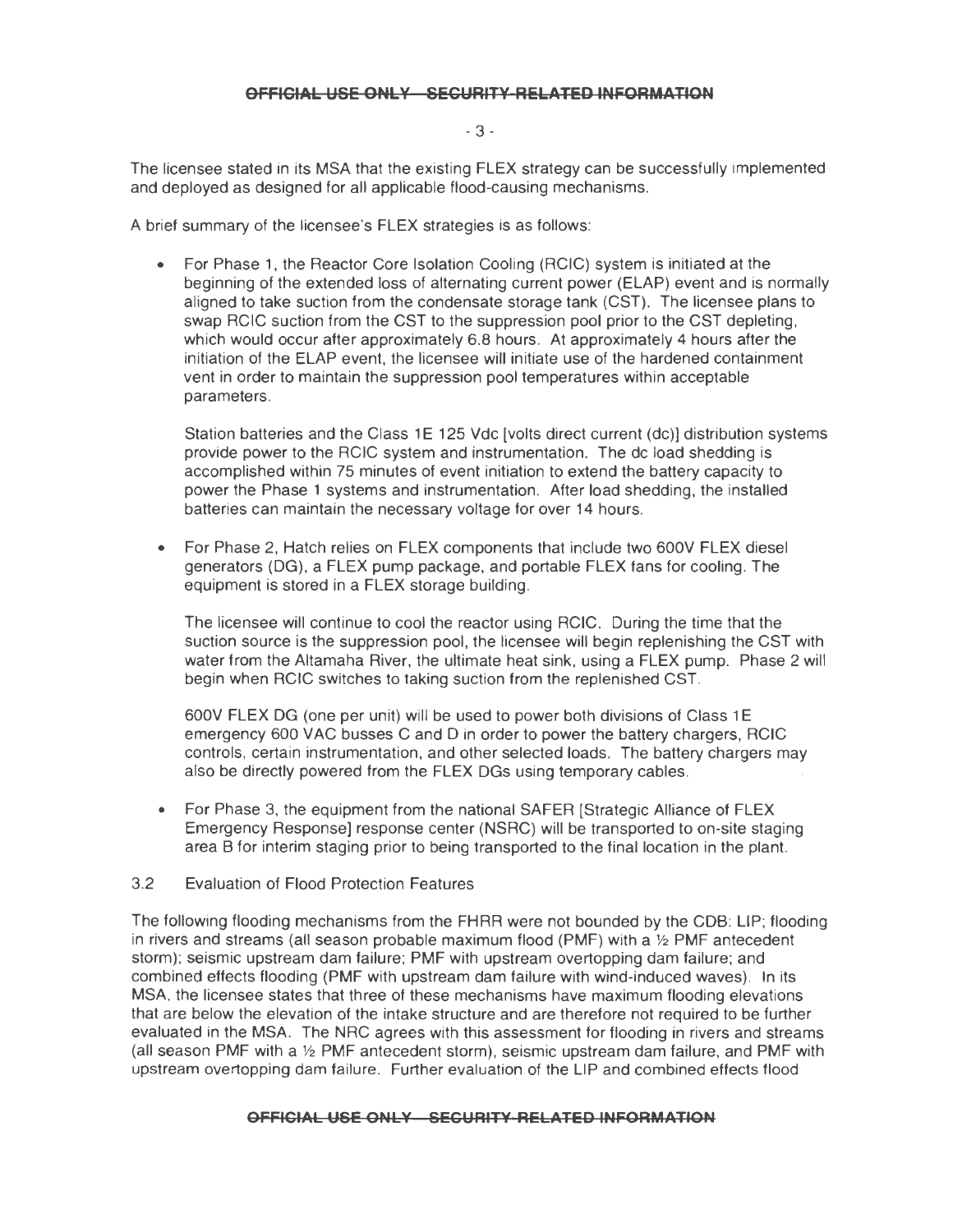- 4 -

protection features follow below.

#### LIP Flood

Section 5.1 of the MSA described the reevaluated LIP as a maximum flood height of 130.5 feet (ft) National Geodetic Vertical Datum of 1929 (NGVD29) around the power block. The plant design basis probable maximum flood with wave run-up is 108.3 ft NGVD29. The MSA indicated 10 doors in the Reactor and the Turbine and Control buildings at which the flood elevation would be higher than the finished floor elevation. Water would ingress; however, the resulting flood levels inside the rooms would not affect the structures, systems, or components (SSCs) necessary for the FLEX strategies.

The licensee calculated that the resulting flood depth in the reactor building would be 0.03 ft. The lowest SSC is at 0.33 ft (approximately 4 inches) and would therefore not be affected.

The licensee calculated that the resulting flood depth inside the Turbine and Control building at the 130 ft NGVD29 elevation would be 0.05 ft (0.64 inches). This depth is below the level of the key SSCs or the credited flex equipment, which is 3 inches off the floor. Therefore, there is a margin of over 2 inches. At elevation 112 ft NGVD29 of the Turbine and Control building, the resulting interior flood depth was calculated to be 0.04 ft (0.47 inches). This is approximately a half inch below a cable tray that has cables required for the FLEX strategy.

The LIP water surface elevation also exceeds the Main Stack flood elevation of 120 ft NGVD29 by approximately 0.6 inches. Should all the floodwater pass through the closed exterior doors, the licensee calculated that the resulting interior flooding depth would be approximately 1 ft (12 inches). Although this is at or slightly below the minimum penetration in the mixing chamber, it is well below the stand-by vents; therefore, the mixing chambers venting capabilities are not expected to be affected.

The NRC staff reviewed the licensee's assessment of the reevaluated LIP event as compared to the existing FLEX strategies in the Hatch FIP. The NRC staff concludes that there appears to be sufficient time for the LIP flood event and eventual recession before the Phase 2 FLEX equipment is required to be deployed.

The NRC staff concludes that the licensee appears to have adequately assessed the MFSHI for the LIP flood event and that the applicable FLEX strategies can be implemented as described in the FIP.

#### Combined Effects Flooding

MSA Section 5.2 describes the combined effects flooding, which is the combination of the probable maximum flood, the upstream overtopping dam breach, and 2-year wind-driven wave action. The maximum water surface elevation **Example 2018** exceeds the minimum ground elevation at the intake structure (109.99 ft NGVD29).

During Phase 2, a FLEX pump package with two submersible pumps will be staged at the intake structure. They will be lifted by crane into the river. The primary pump staging location is below the maximum water surface elevation for the combined effects flooding. However, the alternate staging location **for the pump remains available and unaffected.**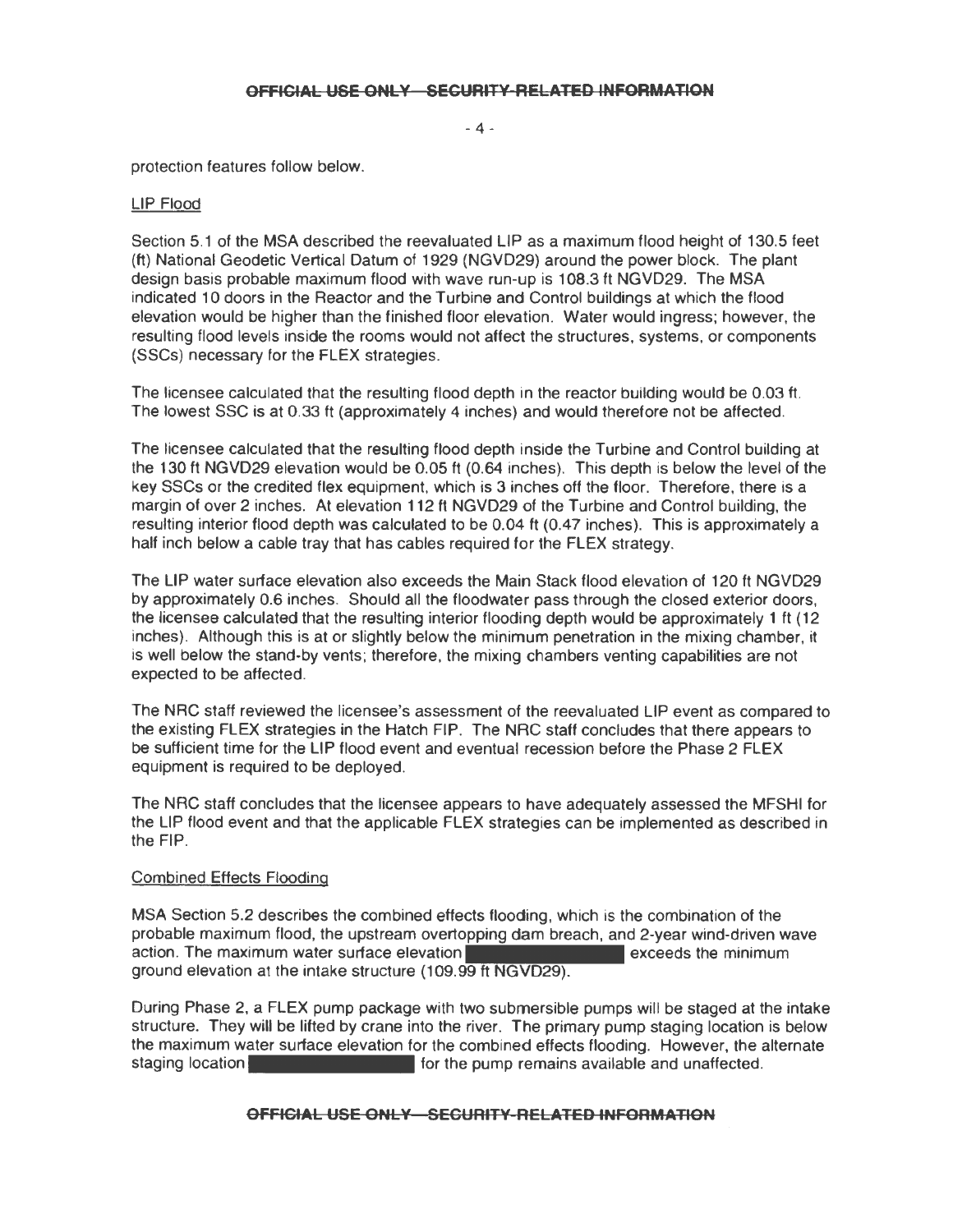- 5 -

The NRC concludes that the licensee appears to have adequately assessed the combined effects flooding for the impact on the FLEX strategies and that the applicable FLEX strategies can be implemented as currently designed.

### **Conclusion**

The NRC staff has reviewed the information provided in the Hatch MSA related to the original FLEX strategies, as evaluated against the reevaluated hazards described in Section 3.2.3 of this Staff Assessment, and concludes that the licensee appears to have adequately assessed the MFSHI tor the reevaluated LIP and the combined effects flood events to determine that the FLEX Strategy can be implemented as currently designed. The NRC staff made its determination based upon:

- The available physical margin between the expected interior flood levels and the key SSCs or credited FLEX equipment;
- The existence of an alternate and unaffected staging location for the Phase 2 pump near the intake structure; and
- Flood levels not reaching site grade for flooding in rivers and streams (all season probable maximum flood (PMF) with a  $\frac{1}{2}$  PMF antecedent storm), seismic upstream dam failure, and PMF with upstream overtopping dam failure.

Therefore, the NRC staff concludes that the licensee has demonstrated the capability to deploy FLEX strategies, against a postulated beyond-design-basis event tor the above flood events, as described in Appendix G of NEI 12-06, Revision 2 and ISG-2012-01 , Revision 1.

3.3 Confirmation of Flood Hazard Evaluations in the MSA

The NRC staff reviewed the flood hazard elevations reported in the MSA, and confirmed the flood elevations tor the LIP flood-causing mechanism are slightly changed from the values reported in the NRC staff's Interim Staff Response (ISR) letter (mitigating strategies flood hazard information Table 2: ADAMS Accession No. ML15327A249, non-public, security related information) as discussed below. For all other flood-causing mechanisms that are not bounded by the COB, including streams and rivers and failure of dams flood-causing mechanisms, the elevation values in the MSA match those reported in the ISR letter. The licensee presented the combined-effects flooding event as part of the upstream dam breach flood-causing mechanism. The combined-effects flooding elevation is a combination of the PMF, upstream dam breach, and 2-year wind-driven wave height along the critical fetch.

For the LIP flood-causing mechanism, NRC staff noted flood elevations were reported at different locations between the MSA and the FHRA. The staff determined that these variations are not from changes in the FL0-20 model setup, input conditions, or boundary conditions, which was reviewed as part of the FHRA. The licensee states in its MSA report that the FL0- 20 reference grid numbers in Table 5-1 of the MSA correspond to doors D-166, R-30A, T-16, 2T-17, and the Freight Elevator. These locations are different from those presented in the FHRR and more closely reflect the locations of these access doors. The NRC staff reviewed the licensee-provided LIP FL0-20 input and output files and confirmed that the MSA's grid cells reflect the locations of the doors and Freight Elevator. The NRC staff conclude that the new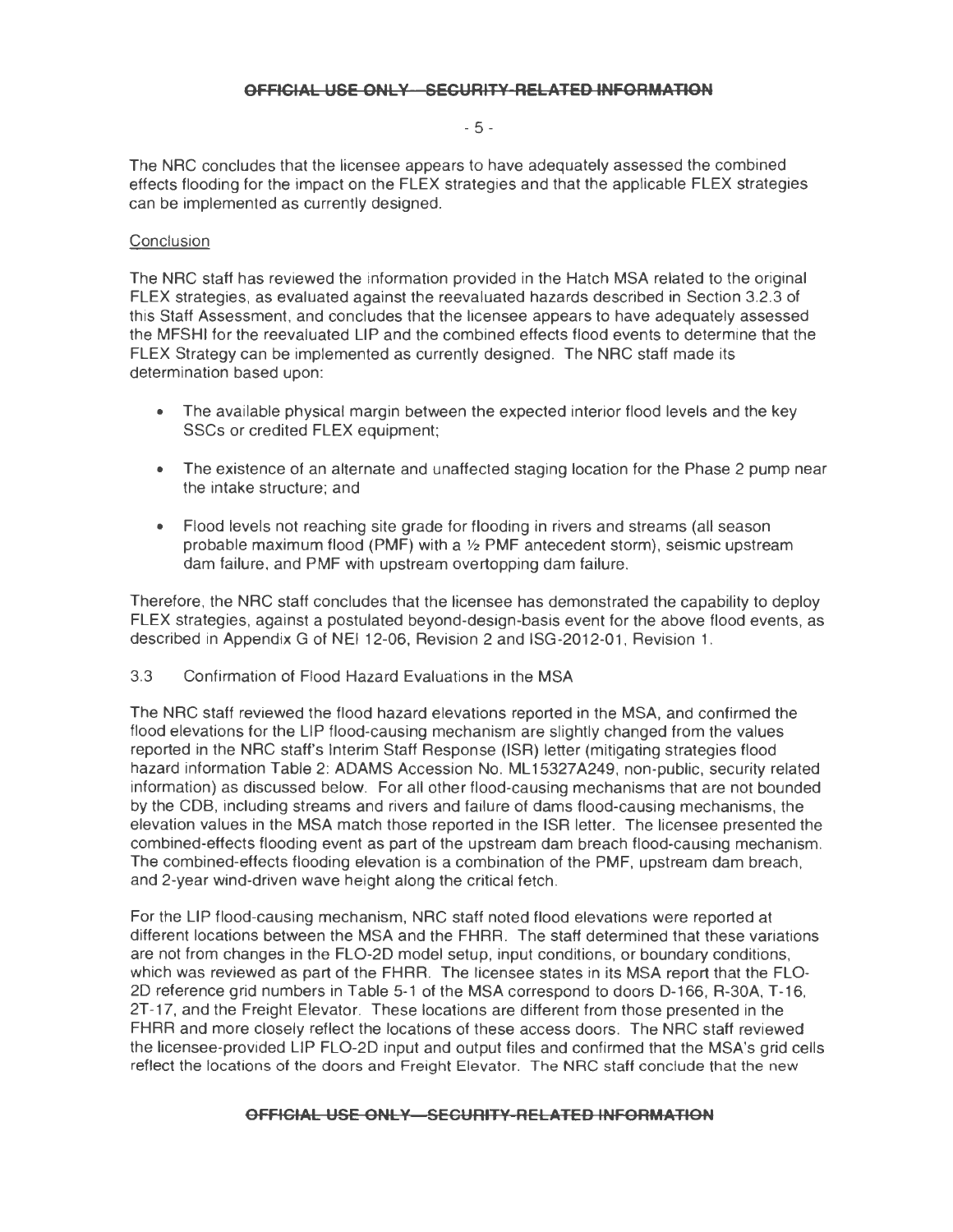- 6 -

reporting locations and maximum water elevations summarized in Table 3.3-1 are reasonable and appropriate for use in the MSA.

## 3.4 Evaluation of Flood Event Duration

The staff reviewed information provided by the licensee in the FHRR and its supplements and in the MSA regarding the flood event duration (FED) parameters needed to perform the MSA for flood-causing mechanisms not bounded by the COB. The FED parameters for these floodcausing mechanisms are summarized in Table 3.4-1 .

For the UP flooding, the licensee used results from a 2-dimentional numerical modeling method, as described in the FHAR, to determine the inundation duration and period of recession parameters. The staff confirmed that the licensee's reevaluation of the inundation periods for LIP and associated drainage uses present-day methodologies and regulatory guidance.

For the LIP flooding event, the licensee stated that the water surface elevation exceeds the Main Stack floor elevation of 120 ft NGVD29 for approximately 1.1 hours. The period of site inundation is reported to be about 1 .0 hour and the period of recession from the site is estimated to be about 7 hours.

For the combined-effects flooding event, which is a combination of PMF, upstream dam breach, and 2-year wind-driven wave heights along the critical fetch, the maximum water surface elevation is **This flood level is above the ground elevation and the intake** structure, with the site grade elevation at the intake structure being 110 ft NGVD29. The licensee reported that the period of inundation for combined-effects flooding event was computed as the time duration wherein the flood water elevation remains above the minimum surveyed door sill elevation at the three doors at the Intake Structure ( 110.12 ft North American Vertical Datum of 1988 = 110.91 ft NGVD29). In its MSA, the licensee reported that the resulting duration of inundation is 6.2 days (149 hours).

In summary, the staff agrees with the licensee's conclusion related to determining the FED parameters is consistent with the guideline provided by Appendix G of NEI 12-06, Revision 2 (NEI, 2015). Based on this review, the staff determined that the licensee's FED parameters summarized in Table 3.4-1 are reasonable and acceptable for use in the MSA.

#### 3.5 Evaluation of Associated Effects

The staff reviewed information provided by the licensee in the FHAA, its supplements, and the MSA regarding the reevaluated associated effects (AE) parameters for flood hazards not bounded by the COB. The AE parameters related to water surface elevation (i.e., stillwater elevation with wind waves and runup effects) were previously reviewed by staff, and were transmitted to the licensee via the ISA letter. The AE parameters not directly associated with water surface elevation are discussed below and are summarized in Table 3.5-1 .

For the LIP flood-causing mechanism, the licensee provided estimates of hydrostatic and hydrodynamic loads in the FHRR. The estimates are based on the results of a 2-dimensional numerical model that was used to analyze LIP flooding and is described in the FHRR. The licensee states in its MSA and FHRR that the potential debris generation caused by the LIP event will be from unsecured materials located inside the Power Block Area. The licensee also states that there are control procedures implemented to minimize the amount of material/debris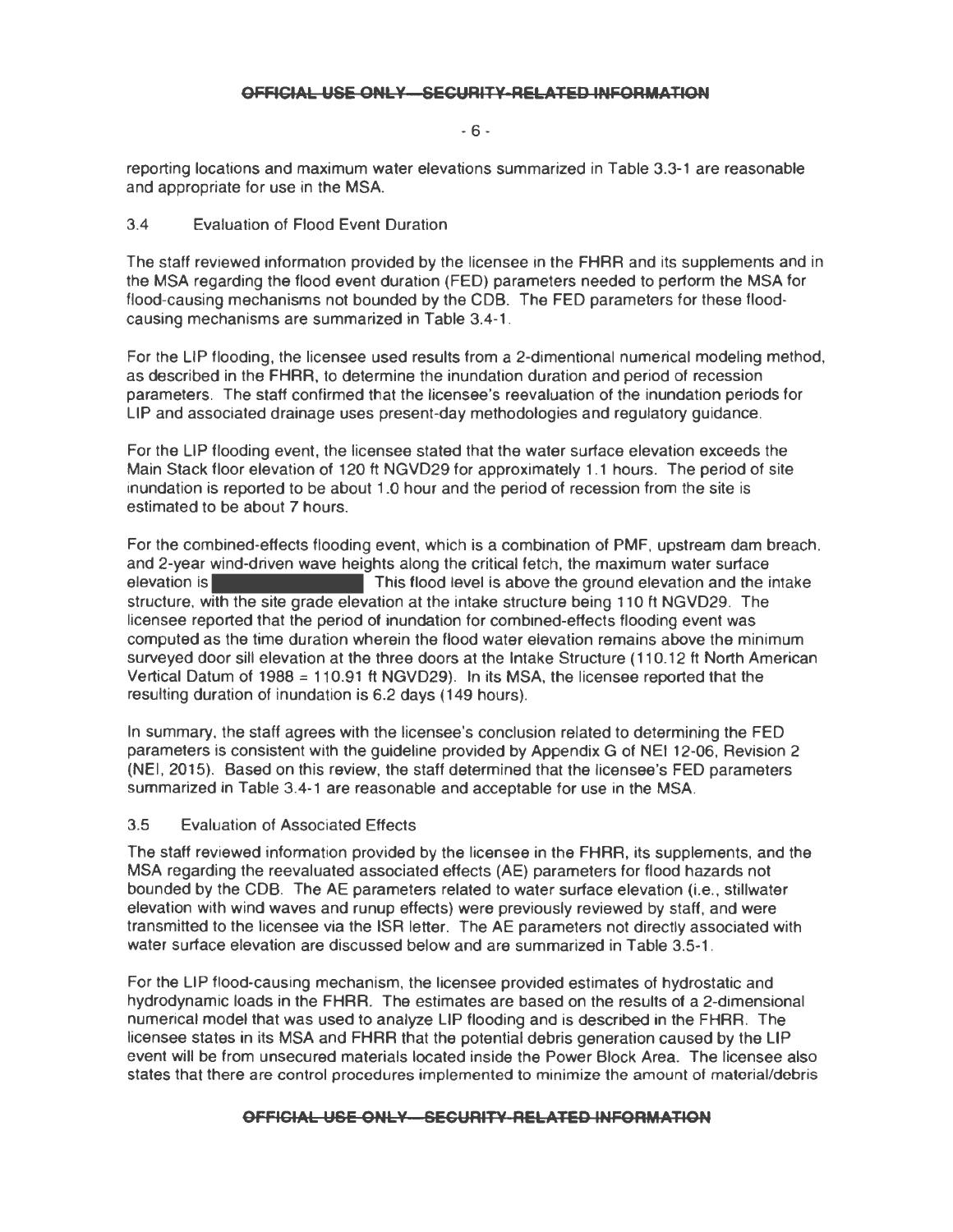- 7 -

transported by LIP runoff. The water depths and velocities inside the Power Block Area are low, thus making the hazard from waterborne projectiles minimal. The licensee states that areas with higher velocities associated with the LIP flood-causing mechanism occur only on asphalt and/or paved areas, and as a result any adverse erosion and sedimentation impacts are minimal.

For the combined effects flood-causing mechanisms, the licensee provided estimates of maximum hydrostatic and hydrodynamic pressure on the intake structure walls which were compared with the concrete strength. It is reported in the MSA that the maximum hydrostatic pressure on the Intake Structure walls is 874 lb/ft<sup>2</sup>, the maximum hydrodynamic pressure and force on the Intake Structure walls due to the river current is 3  $\frac{1}{12}$  and the maximum hydrodynamic pressure on the Intake Structure walls due to a breaking wave is  $4,312$  lb/ft<sup>2</sup>. It is also reported in the MSA that the maximum debris impact load for a 1,000 lb wood log on the Intake Structure walls is 1,387 lb. The intake structure concrete has a strength of 576,000 lb/ft<sup>2</sup>. The results of this comparison show that the walls contain sufficient capacity to handle any demands due to hydrostatic, hydrodynamic, and breaking wave-induced pressures as well as any debris loads.

The licensee states that the stillwater elevation associated with combined effects flood-causing mechanism does not flood the site, and as a result the site is not susceptible to debris loads or barge strike. The licensee also stated that the location of the Intake Structure Doors D-130 and D-131 would also make any impact with debris and barges highly unlikely. In addition, the licensee stated that for the combined effects flood-causing mechanism, any sediment deposition or erosion would be negligible.

For the streams and rivers flood-causing mechanism, the resulting flood does not inundate the site. As a result the licensee did not provide associated effects parameters. Similarly for seismic and overtopping dam breach flood-causing mechanisms, the resulting flood levels do not inundate the site. Therefore, the licensee did not provide associated effects parameters for these mechanisms, and the staff agrees with the licensee's approach and analyses.

The staff confirmed the licensee's statements by reviewing the licensee-provided documents and model input and output files for the LIP and combined effects flood-causing mechanisms. The staff verified that inundation depths and flow velocities are reasonable and acceptable for use as part of the MSA. As a result, the staff agrees with the licensee's assessment of the AE parameters for LIP and combined effects flood causing mechanisms. For the LIP flood hazard the licensee stated that the LIP associated effects are not included in the design basis flood.

In summary, the staff concludes the licensee's methods were appropriate and that AE parameters summarized in Table 3.5-1 are reasonable and acceptable for use in the MSA.

## 4.0 CONCLUSION

The NRC staff has reviewed the information provided in the Hatch MSA related to the FLEX strategies, as evaluated against the reevaluated hazard(s) described in Section 3 of this Staff Assessment, and found that:

• The FLEX strategies should not be affected by the impacts of the ISR flood levels (including impacts due to the environmental conditions created by the ISR flood levels);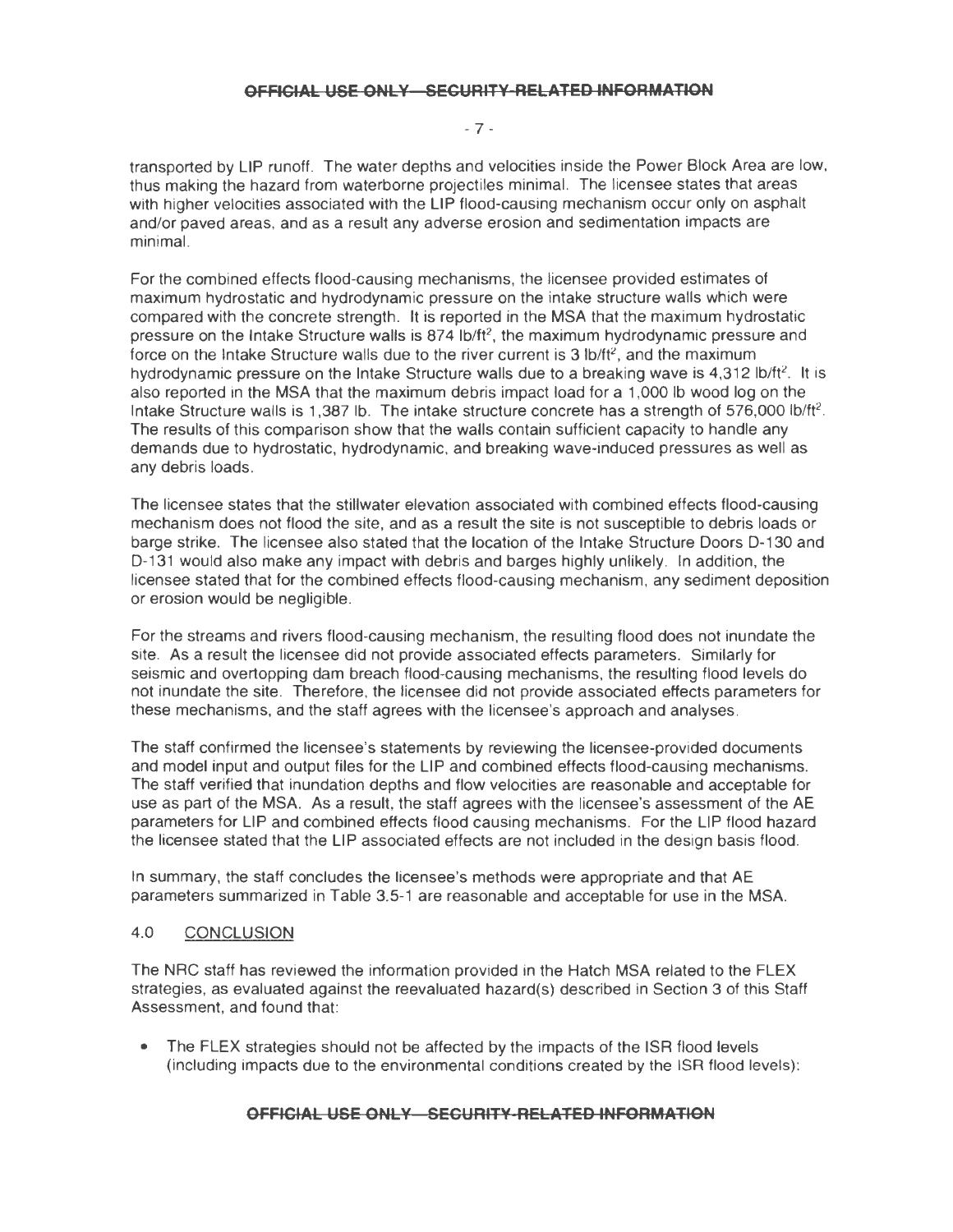- 8 -

- The deployment of the FLEX strategies, as described in the FIP (which is under review by the NRG staff) and subject to subsequent inspection, should not be affected by the impacts of the ISR flood levels; and
- Associated effects and FED are reasonable and acceptable for use in the Hatch MSA, and have been appropriately considered in the MSA.

Therefore, the NRG staff concludes that the licensee appears to have followed the guidance in Appendix G of NEI 12-06, Revision 2, and should be able to deploy the original FLEX strategies, as designed, against a postulated beyond-design-basis event for LIP and combined effects flooding, including associated effects and flood event duration.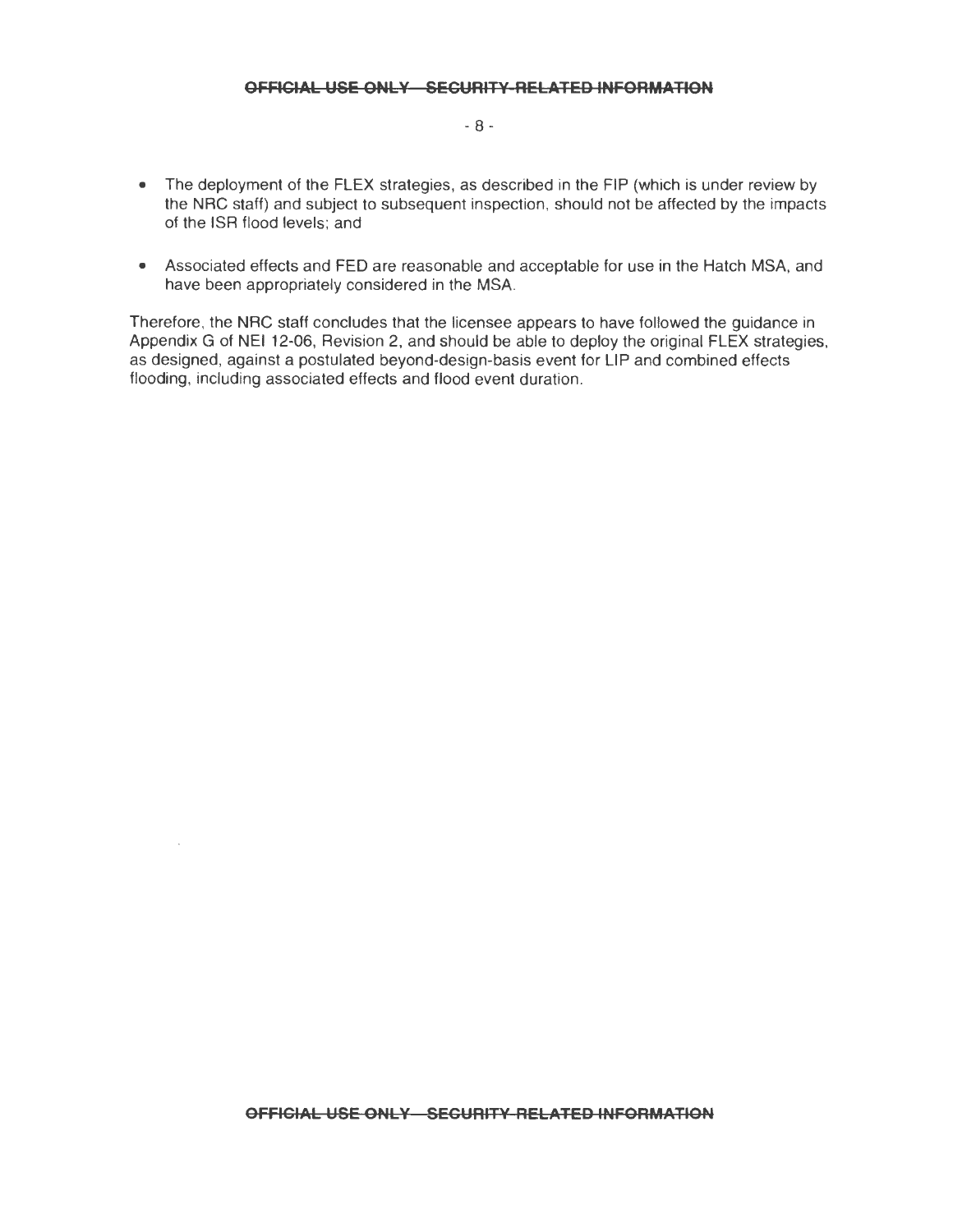# - 9 -

|                 |            | <b>FHRR &amp; MSFHI</b> |                           | <b>MSA</b> |           |
|-----------------|------------|-------------------------|---------------------------|------------|-----------|
|                 |            |                         | Maximum                   |            | Maximum   |
|                 |            | FLO-                    | Flood                     | FLO-2D     | Flood     |
| <b>Building</b> | Door ID    | 2D                      | $E$ levation <sup>1</sup> | Grid       | Elevation |
|                 |            | Grid                    | (ft                       | Cell ID    | (ft       |
|                 |            | Cell ID                 | NGVD29)                   |            | NGVD29)   |
| Turbine         | Door R-30A | 84396                   | 130.1                     | 83979      | 130.1     |
| and             | Door R-23A | 84394                   | 130.2                     | 84394      | 130.2     |
| Reactor         | Door T-15  | 73412                   | 130.1                     | 73412      | 130.1     |
| <b>Building</b> | Door T-16  | 73411                   | 130.2                     | 74316      | 130.2     |
|                 | Door 2T-17 | 73350                   | 130.3                     | 75167      | 130.3     |
|                 | Door 2T-18 | 73349                   | 130.3                     | 73349      | 130.3     |
|                 | Truck Bar  | 82287                   | 130.4                     | 82287      | 130.4     |
|                 | Door       |                         |                           |            |           |
| Unit 1          | Freight    | 66156                   | 131.2                     | 66158      | 130.5     |
| Control         | Elevator   |                         |                           |            |           |
| <b>Building</b> |            |                         |                           |            |           |

## **Table 3.3-1. Comparison of Maximum LIP Flood Elevations between the FHRR and MSA**

Note 1: Reported values are rounded to the nearest one-tenth of a foot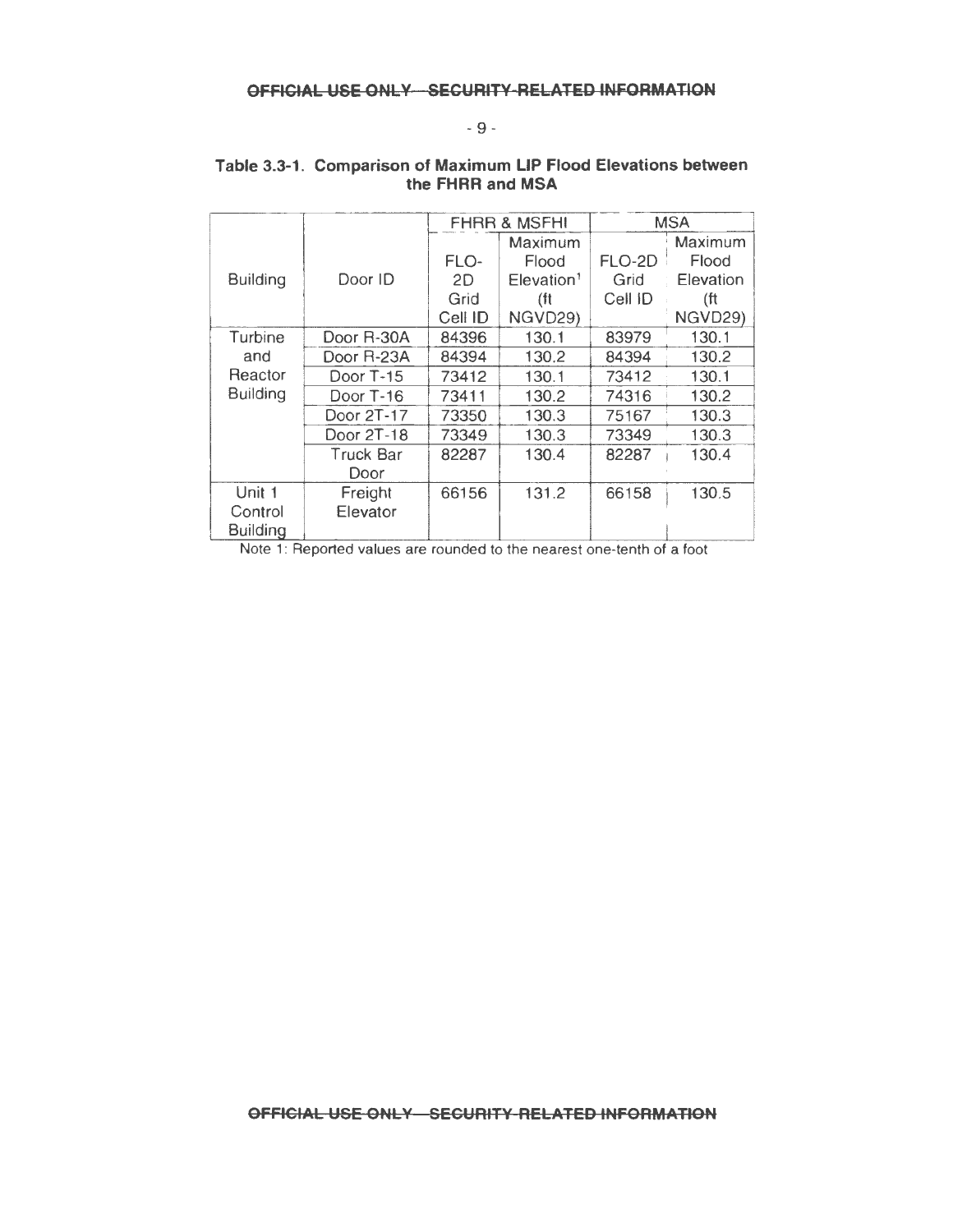# $- 10 -$

## Table 3-4-1. Flood Event Durations for Flood-Causing Mechanisms Not Bounded by the COB

| <b>Flood-Causing</b><br>Mechanism                                                                | <b>Time Available</b><br>for Preparation<br>for Flood Event | <b>Duration of</b><br>Inundation of<br><b>Site</b> | <b>Time for Water</b><br>to Recede from<br><b>Site</b> |
|--------------------------------------------------------------------------------------------------|-------------------------------------------------------------|----------------------------------------------------|--------------------------------------------------------|
| <b>Local Intense</b><br><b>Precipitation and</b><br><b>Associated Drainage</b>                   | Minimal                                                     | 1.0 <sub>h</sub>                                   | 7 h                                                    |
| <b>Streams and Rivers</b>                                                                        | Not Applicable                                              | Not Applicable                                     | Not Applicable                                         |
| <b>Failure of Dams and</b><br><b>Onsite Water</b><br><b>Control/Storage</b><br><b>Structures</b> |                                                             |                                                    |                                                        |
| <b>Combined Effects Flood</b><br>(PMF with overtopping dam<br>failure and wind-induced<br>waves) | 24h                                                         | 6.2 days (149 h)                                   | 4 h                                                    |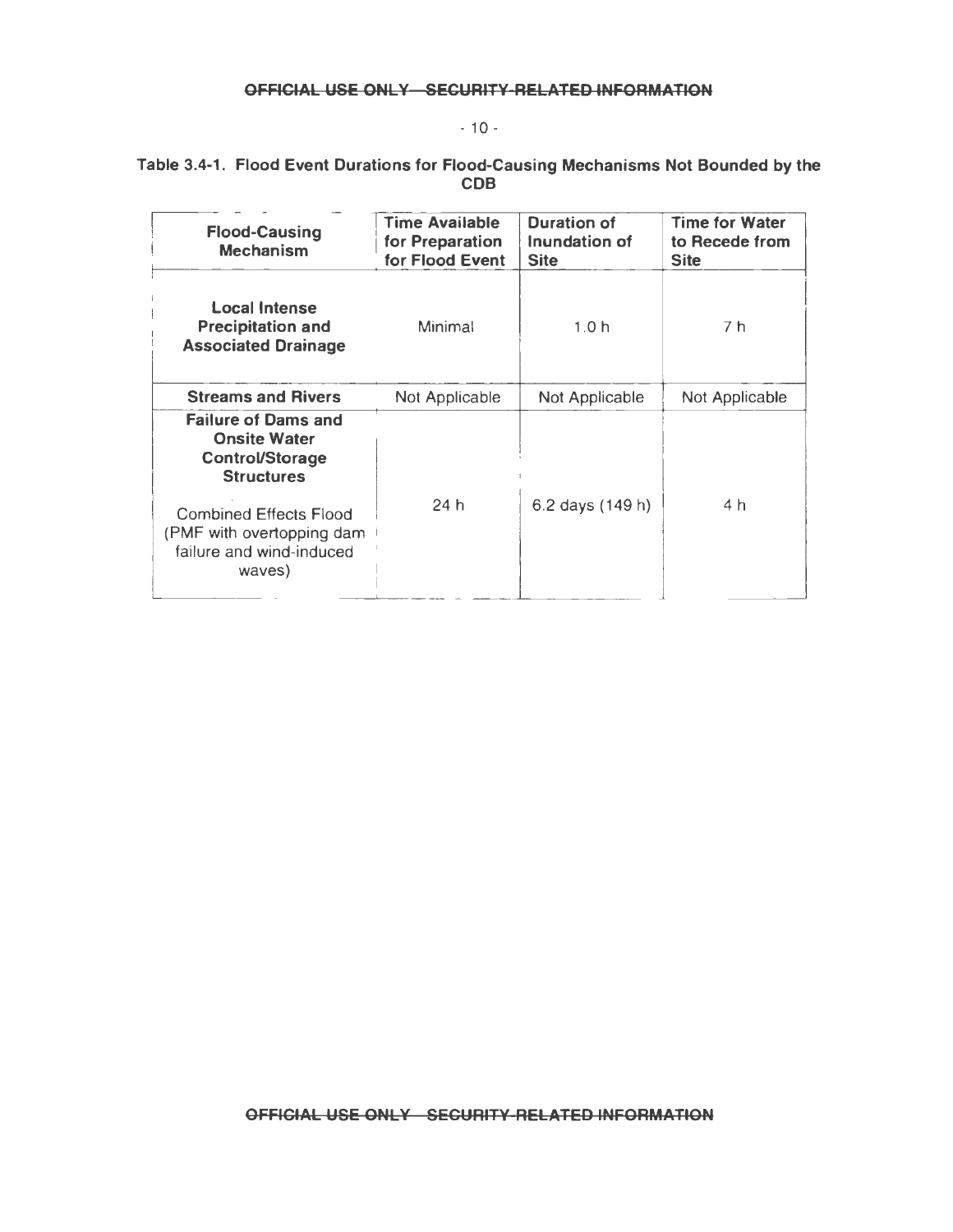#### - 11 -

#### **TABLE 3.5-1. ASSOCIATED EFFECTS PARAMETERS NOT DIRECTLY ASSOCIATED WITH TOTAL WATER HEIGHT FOR FLOOD-CAUSING MECHANISMS NOT BOUNDED BY THE COB**

| <b>Associated</b><br><b>Effects</b><br><b>Parameter</b>                           | <b>Local Intense Precipitation</b><br>and Associated Drainage     | <b>Streams and</b><br>Rivers <sup>2</sup> | <b>Failure of Dams and</b><br><b>Onsite Water</b><br><b>Control/Storage</b><br><b>Structures</b><br>(Combined Effects) <sup>1</sup>                                                   |
|-----------------------------------------------------------------------------------|-------------------------------------------------------------------|-------------------------------------------|---------------------------------------------------------------------------------------------------------------------------------------------------------------------------------------|
| Hydrodynamic<br>loading                                                           | 53.08 lb/ft<br>(Intake Structure)<br>78.02 lb/ft<br>(Power Block) | Not Applicable                            | 874 lb/ft <sup>2</sup><br>(Intake Structure with<br>Hydrostatic Load)<br>3 lb/ft2 (Intake Structure<br>with Hydrodynamic Load)<br>4.312 $lb/ft^2$<br>(Intake Structure with<br>waves) |
| Debris loading                                                                    | 0.72 lb/ft (Intake Structure)<br>35.10 lb/ft (Powerblock)         | Not Applicable                            | 1,387 lb<br>(Intake Structure with Wood<br>Log)                                                                                                                                       |
| Sediment loading<br>at plant grade                                                | Minimal                                                           | Not Applicable                            | Not Applicable                                                                                                                                                                        |
| Sediment<br>deposition and<br>erosion at plant<br>grade                           | Minimal                                                           | Not Applicable                            | Not Applicable                                                                                                                                                                        |
| Concurrent<br>conditions,<br>including adverse<br>weather - Winds                 | Minimal                                                           | Not Applicable                            | Not Applicable                                                                                                                                                                        |
| Groundwater<br>ingress at plant<br>grade                                          | Minimal                                                           | Not Applicable                            | Not Applicable                                                                                                                                                                        |
| Other pertinent<br>factors (e.g.,<br>waterborne<br>projectiles) at<br>plant grade | Minimal                                                           | Not Applicable                            | Not Applicable                                                                                                                                                                        |

- 1. The Power Block Area grade elevation is at 129 ft NGVD29 therefore it will not be inundated by the combined effects flood causing mechanism. Also, tor the intake structure which is at elevation 11 O ft NGVD29, the secondary staging location of the Phase 2 Pump is at an elevation of 119.29 ft. NGVD29, which is 0.69 ft. above of the maximum water surface elevation associated with the combined effects hazard. Therefore, associated effects were not calculated at plant grade but tor the intake structure which will be partially inundated.
- 2. The AE parameters for streams and rivers flood-causing mechanism are 'Not Applicable' because the plant site is not inundated by this flood-causing mechanism.